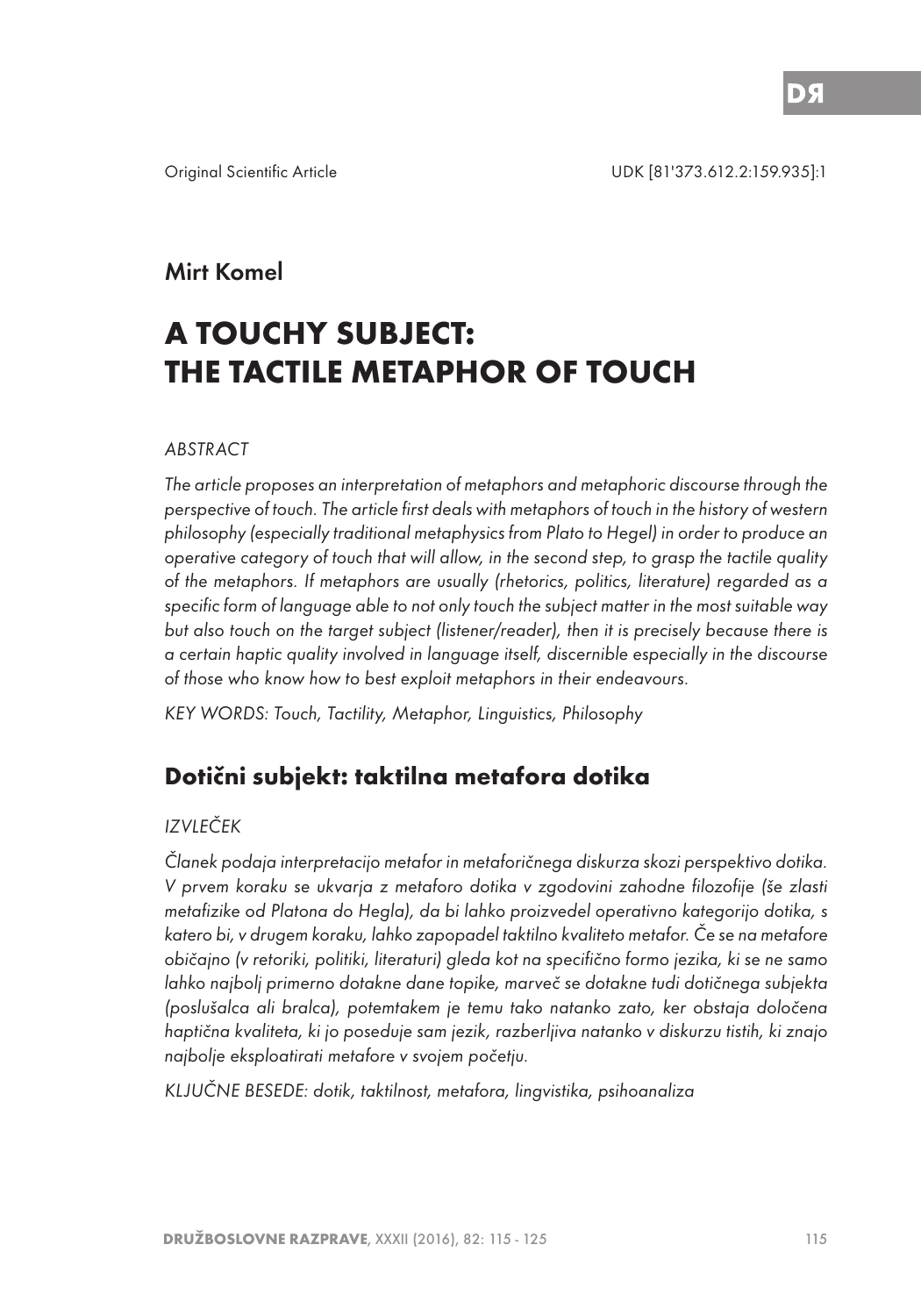## **1 Introduction**

As always in western philosophy, it all begins with Plato, who not only made out of the gaze and voice the privileged metaphors of thinking, but also coined the metaphor of touch in order to denote the metaphysical contact with the realm of ideas.

To be sure, touch was not completely absent in western philosophy, but as with Plato and Aristotle after him, it was subordinated to the privileged senses of hearing and the related metaphor of voice ("the voice of reason" etc.), and especially to vision and the gaze ("theory" as etymologically connected to the ancient Greek verb for "seeing"), as Descartes Dioptrics, Berkeley's Towards a New Theory of Vision, Diderot's Letter on the Blind for the use of those who see, and other writings demonstrate (cf. Plato 1997; Aristotle 1984; Descartes 1960; Berkeley 2014; Diderot 1916). However, there is a tactile undercurrent in the philosophical mainstream that is definitely worth following, a current that flows from Plato and Aristotle and runs its course in present day psychoanalysis and phenomenology.

The main thesis of this article is that by following this tactile stream of philosophy we can understand how metaphors can most adequately touch upon not only the subject matter, but also the subject itself, precisely because of a certain haptic quality of language itself.

## **2 (Meta)Physics of Touch**

Since we are discussing touch and metaphors let us begin with a certain pair of hands, those depicted in the famous fresco La Scuola di Atene, where Rafaello portrayed, among Heraclitus, Parmenides, Socrates and others, Plato and Aristotle at its center, the former with his hand pointing up, towards the sky, the latter down to earth. These pair of hands can serve as metaphoric representations for the two distinctive ways in which Plato and Aristotle articulated the question of touch: one pointing towards, "touching", so to speak, the upper realm of ideas, while the other, in contrast and speaking figuratively, "touching ground".

Plato in the Phaedo states, speaking in the context of the Socratic discussion of the relationship between soul and body, that "if one wants to touch the truth of the ideas one must forfeit the sensory bodily experiences", especially those related to the gaze and voice (Plato 1997: 65a-c). Touch as a sensory experience is, almost as an inaugural gesture of philosophy itself, replaced by a metaphysical touch on the level of the soul. As I tried to demonstrate with my book on Socratic touches (cf. Komel 2015): touch is both repressed and sublimated at the same time – the physical touch is repressed as a false experience, but symptomatically reappears in the sublimated form of a real touch through which the soul can touch the realm of ideas.

Aristotle follows Plato almost step by step in his Metaphysics by stating that thinking relates to itself by touching the object of thought, or more precisely, it is by "embracing the elementary objects of thought" that thought embraces itself, touches upon itself (Aristotle 1984: 1072b14). By contrast, in De Anima understood touch mainly as a bodily sense, although privileged in the fact that all the other senses could be understood as forms of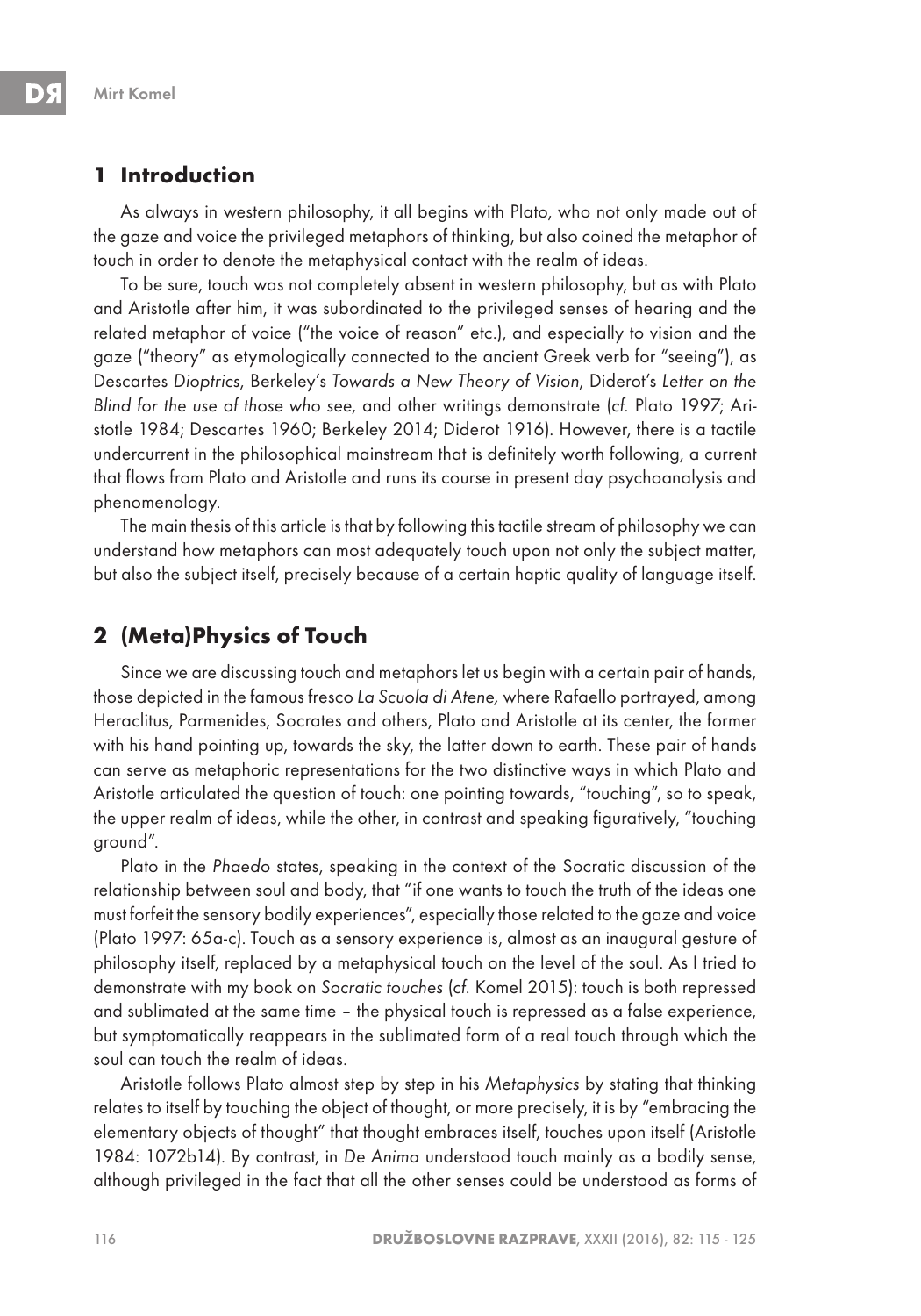tactility, thus developing the theory of a common sense precisely based on touch (Aristotle 1984: 425a30). The difference with Plato is minimal but telling: while Plato employs touch as something repressed on the physical level and sublimated on the level of ideas thus connecting both aspects, Aristotle retains both in two different registers: a metaphysical touch on the level of thinking, and a physical touch on the level of the body.<sup>1</sup>

These inaugural gestures made by Plato and Aristotle will dictate most classical metaphysical investigation in the centuries to come, from Latin Christian Scholastics to German Transcendental Idealism, up until modernity where only the Aristotelian variant remains – the one that understands touch as the common sense of all bodily senses – at least until postmodernism, more precisely, contemporary phenomenology and psychoanalysis.

Speaking from a standpoint with this broader horizon in mind: if on one side Descartes introduced the concept of subject as an autonomous instance of thinking into philosophy,<sup>2</sup> and if on the other side it was Spinoza who defined this very subject as a modus of finite existence of the infinite substance, $3$  then it was Hegel who redefined both by stating that truth must be grasped "not only as substance but also as subject." (Hegel 2001: 7) And the same goes for the truth about touch, which is that is, in the Phenomenology of Spirit, discarded at the very beginning as something inherent to mere consciousness as sense certainty and perception (Hegel 2001: 33-45). However, and almost as a Platonic echo, this repression of the physical touch has its sublimated metaphysical counterpart, since we can find it incorporated into one of Hegel's pivotal concepts, the very concept of Begriff, meaning "conception" or "naming", but at the same time also "perception", or even more specifically "handling" or "grasping".

Let us now make a dialectical intermezzo in order to explore further certain implications of Hegel's specific way of handling touch by linking it precisely to the other half of our conceptual endeavor, namely, the question of metaphor.

<sup>1.</sup> It is important to note the difference between various Greek expressions used by both authors: Plato in the Phaedo uses hápto ("touch", "fasten", "grasping") while in the Kriton it is epaphé (literarily epi-hápto, "touching around", translated in latin as contagio, also derived from "touch" as contacto). Aristotle in the De Anima uses the same hápto, from which the concept of "haptics", "hapticism" is derived, while in the Metaphyisics he employs the curious tigein ("embrace").

<sup>2.</sup> Descartes' Meditations questioned the sensory bodily experience as a source of falsehood derived from a volatile res extensa ("phyisical-things") which is defined in sharp contrast to res cogitans ("thought-things") as the only source of certain truth (Descartes 1993: 17-23).

<sup>3.</sup> Spinoza in his Ethics asserted that "the body is not limited by thought nor thought by the body", both being attributes of an infinite substance that is God and Nature at the same time (Spinoza 1996: 1), thus rewriting the realm of thinking into the physical one: while still retaining the basic distinction and the related privilege of one realm over the other, and therefore between the metaphyisical ("thought") and physical ("body"), what Spinoza introduces anew is an insistence on thinking the very paradoxical infinite substance.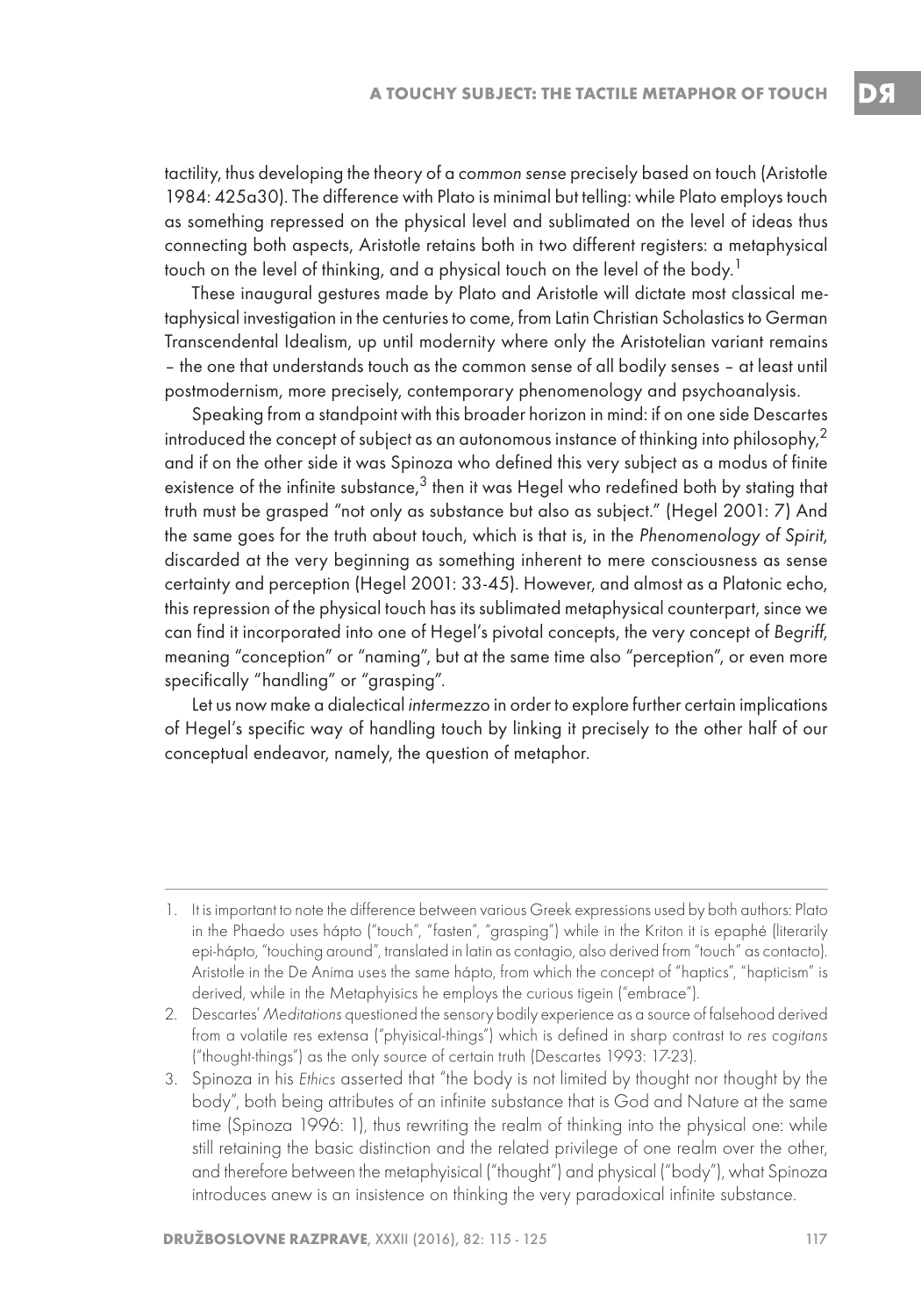## **3 A Begriff of Touch**

A usual approach towards the metaphysical "touch of ideas" is to consider it a mere metaphor, as if by employing "touch" in this or that figurative sense one wants to denote something else then touching, and as if the metaphor in itself does not or is even incapable of containing any metaphysical content, and, even more importantly in our case, any physical content as well.

However, let us consider Hegel's own reflection on the origin and nature of metaphors in his Lectures on Aesthetics (cf. Hegel 1988: 404): starting from a very general consideration about language he says that "every language already contains a mass of metaphors. They arise from the fact that a word which originally signifies only something sensuous is carried over into the spiritual sphere." The emphasis I would like to stress out is on the "sensuous" that is "carried over" and thus not simply discarded, but rather retained and preserved in the "spiritual sphere", which is, as it is known, or should be known, Hegel's usual dialectical procedure of Aufhebung. 4

The examples given in order to demonstrate that metaphors contain a certain sensorial element that is preserved in their spiritual meaning are fassen and begreifen and all the other words that "relate to knowing, have in respect of their literal meaning a purely sensuous content, which then is lost and exchanged for a spiritual meaning, the original sense being sensuous, the second spiritual." Then a certain genealogy of metaphor language is given as if the metaphorical element in the use of such words slowly disappeared and the word changed "from a metaphorical to a literal expression", thus forming a three-step development: first we have plain, simple words denoting mere sensuous content; then metaphors arose from this sensuous content pointing towards something else that their original meaning; and in the last instance we have a literal expression that articulates a pure spiritual content without any sensorial meaning.<sup>5</sup>

The interesting part is the reason why "the word changes from a metaphorical to a literal expression": because "owing to readiness to grasp in the image only the meaning, image and meaning are no longer distinguished and the image directly affords only the abstract meaning itself instead of a concrete picture." It is no coincidence that the verb used in the "readiness to grasp in the image only the meaning" is the same as the example that follows, namely, begreifen: "If, for example, we are to take begreifen in a spiritual sense, then it does not occur to us at all to think of a perceptible grasping by the hand" (Hegel 1988: 404-405), as if by grasping the meaning inside the image it is already employing

5. Hegel's procedure here is the same as at the very beginning of the Phenomenology of the Spirit (A. Consciousness. I. Certainty at the level of sense-experience – the "this" and "meaning") where the sensorial is retroactively turned into the conceptual: the original sensorial word can be the basis for the metaphor and the metaphor in turn for the conceptual since the very origin is already contaminated with the conceptual (cf. Hegel 2001: 33-38)

<sup>4.</sup> Nancy points out in his Speculative Remark: One of Hegel's Bons Mots that there is no distinctively Hegelian dialectics without the concept of Aufhebung, which means "abolition" and "preservation" at the same time, thus enabling the dialectical progression from content to content; however, despite the fact that in the last instance anything can be aufgehoben there is at least one concept that cannot be, and that is the concept of Aufhebung itself (cf. Nancy 2001).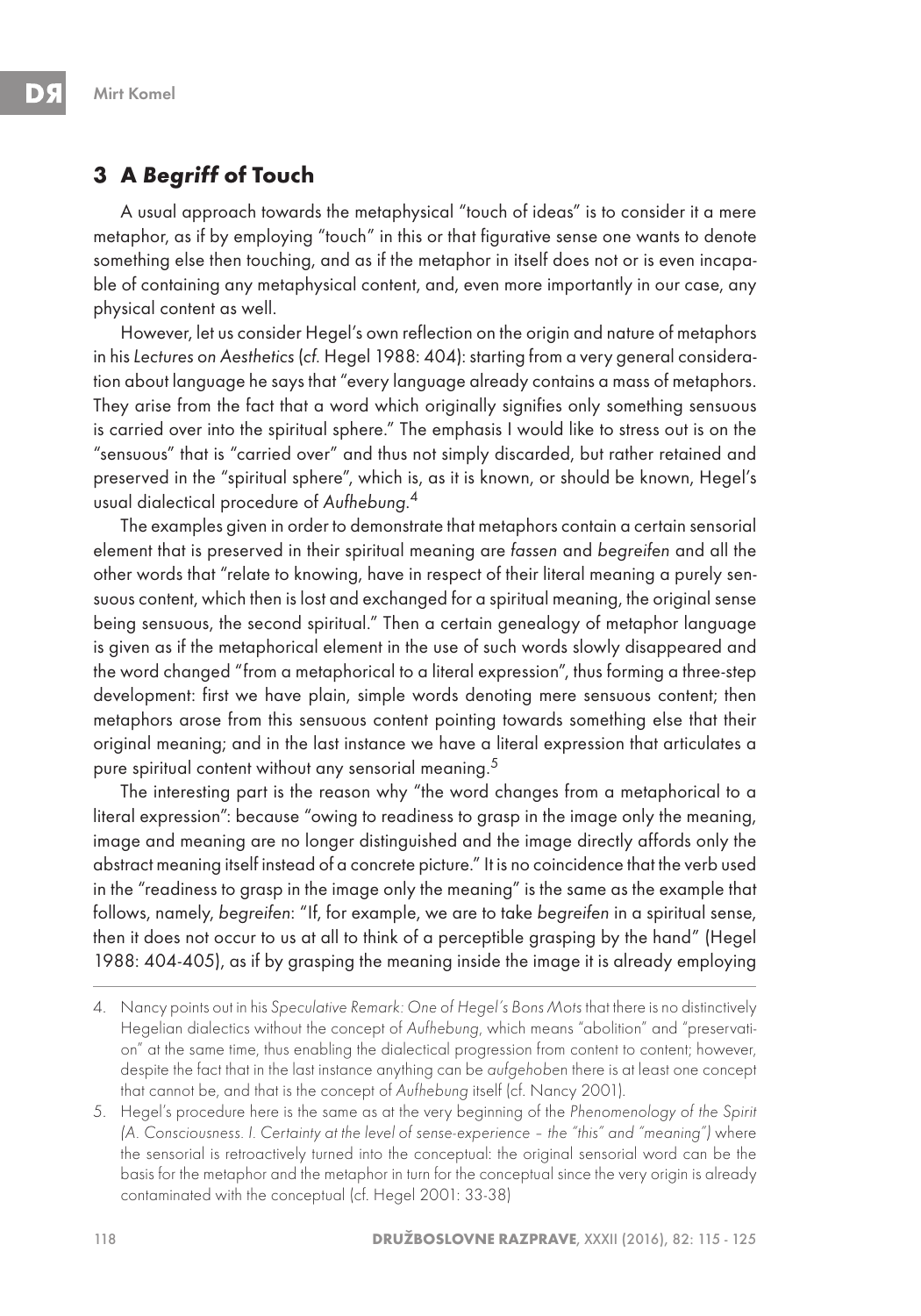an implicitly metaphorical use of the concept of begriff. Language as such, not only the metaphysical one, therefore has an inherently dialectical tendency towards pure meaning, while in order to purify itself from any physical residuum it needs metaphors as an intermediate step from sensorial towards spiritual, and this is true not only for Hegel's own dialectical procedure but for metaphysical philosophy, and in the last instance, language in general.<sup>6</sup>

Thus, speaking in strict Hegelian terms, one could say that touch is aufgehoben, dismissed on a physical level as a sense among senses, and at the same time preserved as metaphor inside the very core of the – and not "a" or "one of" – metaphysical concept par excellence, Begriff, paradoxically designing not only touch ("handling", "grasping"), but the concept itself ("conception", "naming"). Hegel's dialectics therefore implicitly presupposes a specific and paradoxical way of handling touch**:** as a sensory experience it must not only be discarded as a source of falsehood, but also preserved as the truth inherent to the very concept of conception, thus implying a certain tactile quality of language itself, as it can be speculatively grasped through the two contradictory meanings of Begriff.

We propose to adopt a similar dialectical conception of touch in order to grasp the very tactility of language itself, and, more specifically, metaphors, a conception that is, however, unbound by traditional boundaries between physics and metaphysics, a dialectical touch therefore that constantly overlaps from the sensorial realm onto the conceptual one.

#### **4 Haptocentric Humanities**

As already sketched above, in contrast to the Platonic tradition of thinking touch as a metaphysical entity, empiricist thinkers such as Malebranche followed the Aristotelian paradigm that relegates touch in the sphere of bodily experiences, thus providing a continuity with latter on phenomenology.

Malebranche was the Christian theologian that significantly influenced Bishop Berkeley, which in turn influenced Hume, for whom Kant, as the most important forerunner of Hegel, stated that he awakened him from the "dogmatic slumber" (cf. Luce 2002). Writing about touch as something that goes not from the subject towards the infinite truth of substance, but vice versa, for Malebranche it is God as the absolute source of truth who installs the very tactile ability into the subject as a conditio sin qua non touch is even possible (Malebranche 1997: 633-8). The theological "touch of god", as represented, for instance, in Michelangelo's famous fresco La Creazione del'Uomo painted on the ceiling of the Sistine chapel, therefore functions as a precondition of tactility itself. There is, with Malebranche, an inaugural theological conception of tactility that metaphysically precedes any possible physical touch and thus relocates touch as such outside any

<sup>6.</sup> Derrida in his White Mythology: Metaphor in the Text of Philosophy will follow this line of argumentation in order to demonstrate that the metaphorical and metaphysical meanings are inseparable, that the metaphor clings to metaphysical conception as a linguistic shadow that philosophy cannot simply clean itself of (cf. Derrida 1974).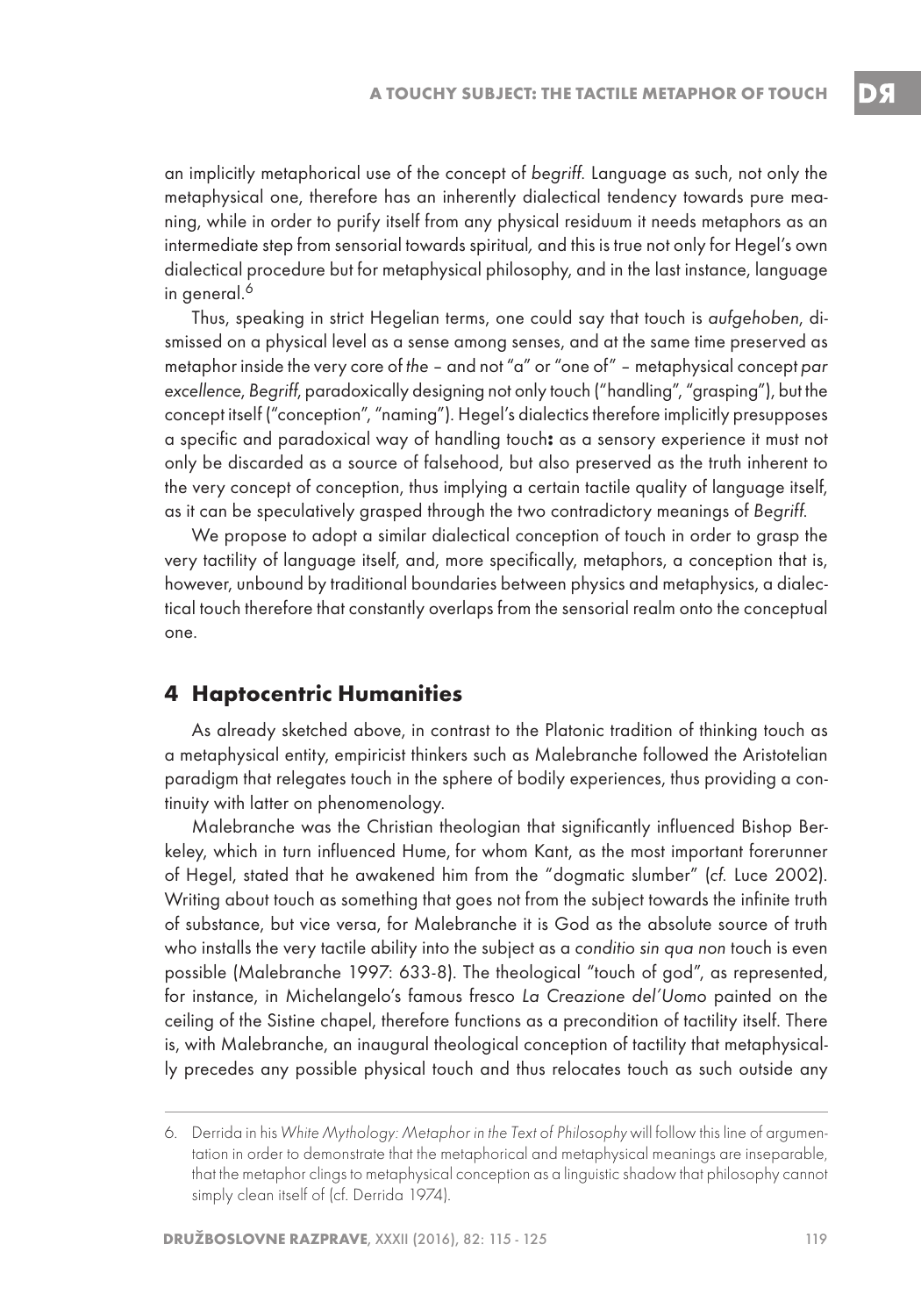possible phenomenological experience. Touch, as we have seen with Plato and Aristotle, was cut into half as metaphysical and physical, but it was, at least theoretically, possible to experience both: be it mediated by the body (sensing) or by the mind (thinking). Here with Malebranche the physical experience is metaphysically pre-conditioned through a theological instance that can be experienced in itself, but its touch would nonetheless still remain one-sided; in short one can be touched by god but, nonetheless, one can never be able to touch the touching god.

Neither the purpose nor the proceeding of this research is theological, but this episode in the history of philosophy about touch is worth mentioning because it was Maurice Merleau-Ponty who re-read Malebranche's conception of touch in order to elaborate a phenomenological conception of sense of sensibility. As Judith Butler clearly demonstrated by linking Merleau-Ponty's and Malebranche's conception of touch, she developed the touch of god as coextensive to the human touch, both understood from a phenomenological perspective (Butler 2005: 181-205). The decisively secular inaugural step is made in the Phenomenology of Perception since the Malebrancheian "touch of god" is rendered by Merleau-Ponty simply as "world-touch", as tactility inherent to a secular world:<sup>7</sup> "I am in no way distinguishable from an 'other' consciousness, since we are immediately in touch with the world and since the world is, by definition, unique, being the system in which all truths cohere." (Merleau-Ponty 2002: xiii) Thus, Merleau-Ponty's phenomenology understands the subject as a sensible object among other sensible objects of a sensorial world. Afterwards, in Visible and the Invisible, a move was made toward the concept of "flesh", designing "what has no name in any philosophy" (Merleau-Ponty 1968: 139, 147), where touch is conceived as a primordial sense, but still subordinate to sight, since it is the invisible element of a primarily visible world. Merleu-Ponty's contribution is crucial for the further development of touch related theories, since he was the first to focus on touch as something that precedes any subject-object distinctions.

In general, and as with other philosophers, the phenomenologist's interest in tactility was relatively marginal compared to the attention given to the other senses, at least up until Jean-Luc Nancy and Jacques Derrida who started to pose old questions completely anew, first and foremost by focusing solely and exclusively on touch. It is in this sense and in this context that Derrida baptized Nancy as "the first philosopher of touch" while re-reading the whole of his philosophical opus – especially and insistently focusing on Corpus (cf. Nancy 1992) – in a now unavoidable book for everyone researching touch: On touching: Jean-Luc Nancy (cf. Derrida 2005). Denouncing the whole western tradition of philosophy as "haptocentric" – much in tune with his older denunciation of phonocentrism, i.e. the explicit privilege of viva voce over writing (cf. Derrida 2011) – Derrida deconstructs the privilege given to a humanistic conception of touch, always privileging the human hand as the medium and metaphor of tactility, thus refuting the phenomenological humanism

<sup>7.</sup> An interesting further move was to blur the traditional relation between an active subject of touch and its passive object in order to demonstrate that touch always goes both ways and that, while touching, we are always both, the subject and object, at the same time, and consequently that no being can be touched if not touching itself." (Merleau-Ponty 2002: 103-5).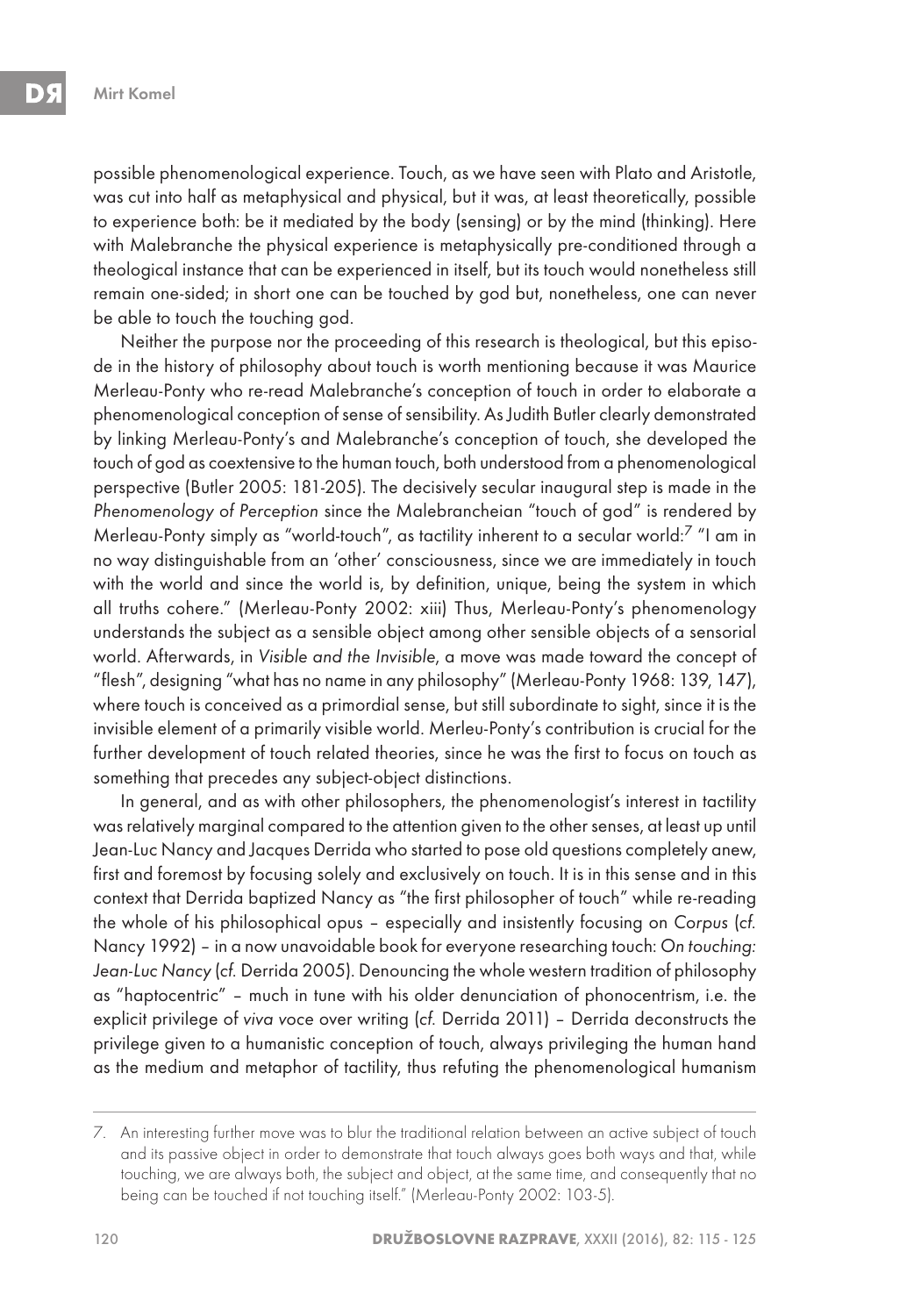advocated especially by those French thinkers who wanted and still want to distance themselves from the German philosophical tradition in general and Hegel and Heidegger in particular.

As Nancy recurrently insists in his Corpus, and especially and explicitly later on in Noli me tangere, touch is the point where touching becomes impossible, precisely the "point where touch does not touch, must not touch, if it wants to articulate its touch (its art, its tactility, its facination): the zero point that divides that upon which touch touches, the line, that divides the sense-touch from the touching-thing and therefore touch from itself [la ligne qui écarte le toucher du touché et donc la touche d'elle m me].« (Nancy 2003: 25) Developing Merleau-Ponty's point that touch overcomes the division between subject-object further, Nancy goes even further, therefore, by defining touch not only as the divisional line between the sense of touch and the object of touching, but also as a demarcation line that divides touch itself. In short, touch cannot be touched if it wants to touch upon us – understood in a metaphorical way.

To be sure, the novelty of Derrida/Nancy phenomenological grasp of the question of touch was not insomuch their anti-humanistic, or rather, post-humanistic perspective, but first and foremost a linguistic approach towards touch, the main assumption being that the way we speak about touch in any given language implies the way how we actually handle touch. Linguistics of touch are implicitly and explicitly present in both Nancy and Derrida, as I tried to demonstrate with my own early and somehow naive book on touch, An Attempt of a Touch where a rather rudimental link between phenomenology and psychoanalysis conceived through touch was developed (cf. Komel 2008). At present I would like to argue, although this goes well beyond the scope of this article, that contemporary perspectives on touch lack precisely the specifically linguistic aspect of touch, as present in Nancy's and Derrida's philosophical reshaping of phenomenology itself, and as fully developed by Lacanian psychoanalysis.

Without detailed linguistic considerations regarding touch one cannot possibly grasp the tactile quality of language, that is, in the present context, the condition of possibility under which metaphors can touch not only an given subject-matter, but also, and most significantly, the listening or reading subject itself.

#### **5 Tactile Lalangue of Touch**

If the novelty of linguistic phenomenology was to conceive touch as something determined by language, then the missing other half, provided by Lacanian psychoanalysis, is to understand the tactility of language itself, and that is why it is of utmost importance to look back once again at Hegel's dialectic of touch and Plato's idea of language.

According to Hegel, certain words are inherently philosophical in the sense that they possess a speculative quality on their own, since one and the same word can point at two very different and contradictory meanings (Hegel 2001: 35-8). Hegel's point is discernible in the privileged case of Begriff, denoting a very physical movement of grasping on one side, and a movement of conception, naming and meaning on the other. To be sure, the problem of the meaning of words is far from new, but it has, at least as far as we know,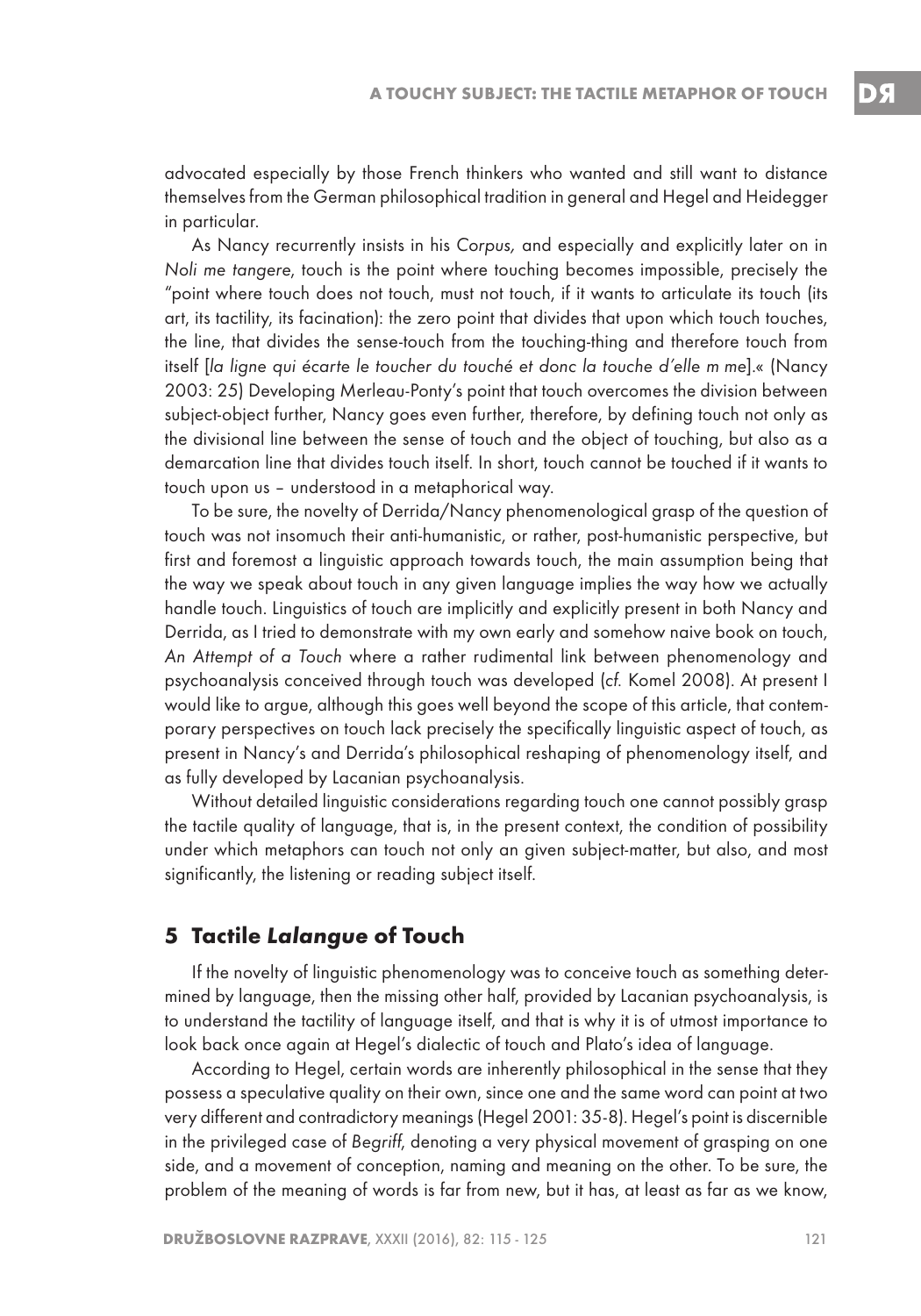never been addressed from the perspective of touch, as it is present in our understanding of the two-fold meaning of the word Begriff: on one hand there is the sensory touch of the physical body, while on the other the metaphysical touch by which we can grasp the meaning of things.

As with most if not all of the philosophical problems it is worth our while to get back to the basics, since Plato's Cratylus is concerned with a similar problem concerning names that can be, at least from our perspective, articulated through touch. Socrates engages with Cratylus and Hermogenes where the first argues in favour of "a natural link between words and things" while the latter maintains that words are based on "an arbitrary convention of communal agreement" (Plato 384d). Socrates himself, playing the arbiter in this debate, at the very beginning assumes that there must be a "Namemaker" that precedes and eludes us in our usage of words (389a) and goes on with his explaining of bizarre etymological connections between words based exclusively on sound.8 At the end of Cratylus somehow repeats the point from Phaedo in stating that ultimately there "must be possible to learn about the things that are independently of names." (439b-c) Translating this Platonic problem into touch we have three possible outcomes: words touch things through meaning (Cratylus); words touch each other through sensory sound (Hermogenes); the meaning of things is touched upon without words or sense, i.e. metaphysically (Phaedo).

Saussure, as the founding-father of modern linguistics, started from the axiom that signs – composed of the signifier as word and the signified as mental image – are linear, differential and arbitrary, and thus refer not to any given reality, but rather linearly to each other by phonetic means of sounds and sounding together (Saussure 1959: 65-70). This sensorial moment inside language, the specific way words touch each other in tune with the rules of phonetics, was conceived by Lacan through the concept of lalangue in order to demonstrate how language-based meaning arise from phonetic non-meaning, a poetic characteristic of language itself: "Language is without doubt made of lalangue. It is an elucubration of knowledge about lalangue." (Lacan 1975: 127) Lacan's lalangue is therefore way in which "words touch each other", as Dolar puts it in his article Touching ground, where he deals with touch in psychoanalysis (cf. Dolar 2008). Lalangue functions as tactile precondition of the production of meaning ("words touch each other") that touches not only upon things through language ("words touch things"), but also upon the listening or reading subject, the subject of language ("words touch subjects").

Taking into consideration this psychoanalytical conceptions one can once again translate the Platonic problem into linguistic terms as follows: synonymy, two words meaning the same thing while sounding differently, touch each other on the level of meaning; on the other hand, homonymy, two words sounding (homophones) or being written alike

<sup>8.</sup> Very bizarre indeed since more the dialogue proceeds more the connections become inconvincible, as, for instance, is the case with technē (art or craft): "If you remove the 't' and insert an 'o' between the 'ch' and the 'n' and the 'e', doesn't it signify the possession of understanding (hexis nou)?" (Plato 414b) If one removes some letters and adds some others one can obviously prove almost anything – for an extensive commentary on the dialogue see: Mladen Dolar's What's in a name? (cf. Dolar 2014) but Plato's Socrates is, with his ironic self-reflections disseminated in the dialogue, well aware of the problems with his etymological articulations.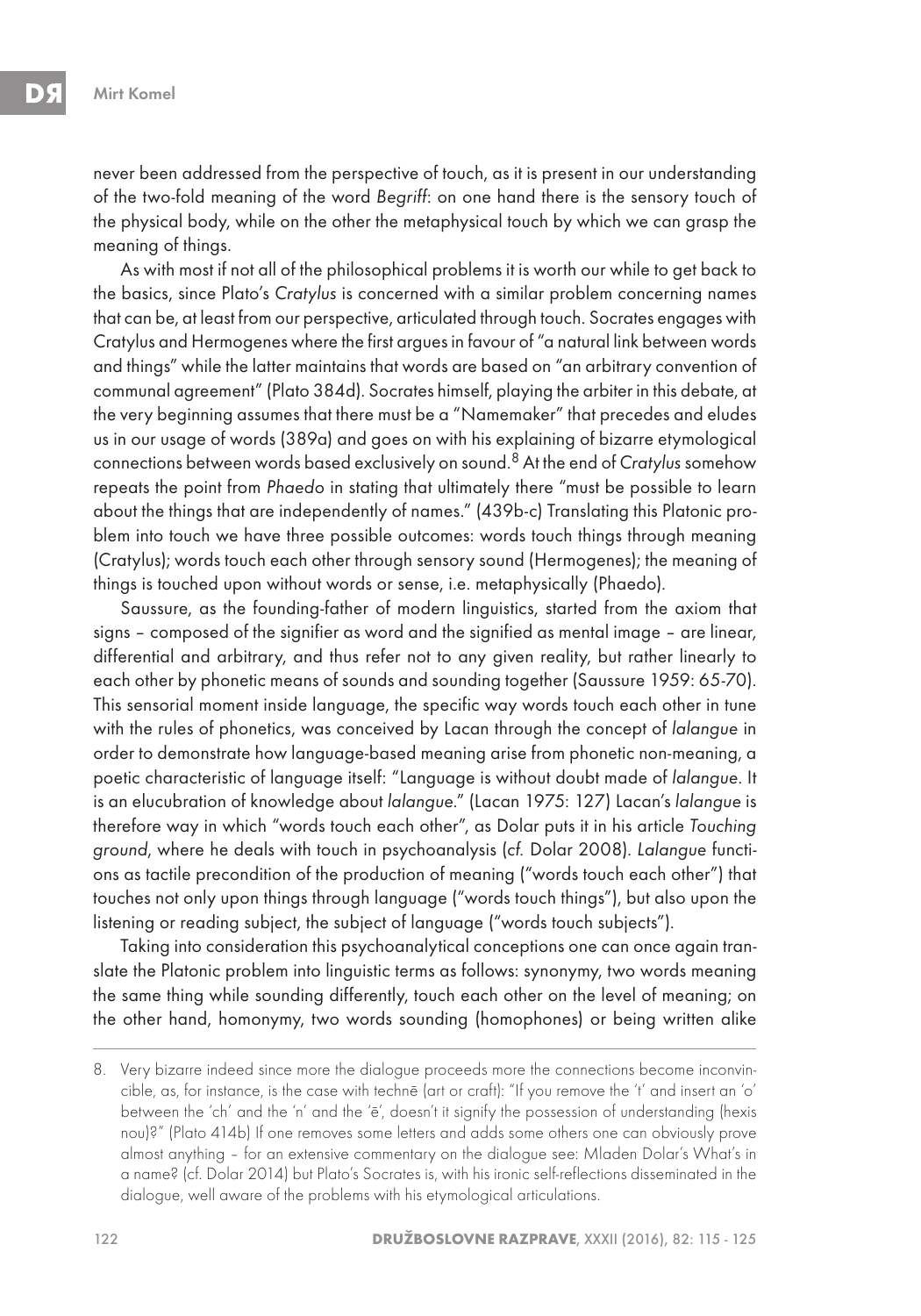DЯ

(homographs) while meaning different things, touch each other in terms of their sensory quality, be it visual or acoustic. The missing link between synonymy and homonymy is therefore touch that could, in the last instance, be isolated from any given representation on the level of sounds or spelling.

At the level of homophones and homographs we therefore deal with visual/acoustic representations of touch, but if we want to develop a haptic metaphor of touch we would need to go beyond the current state of affairs in linguistics, psychoanalysis, and phenomenology.

## **6 A Haptic Subject**

What both paradigms – the Derridean linguistic turn in phenomenology and Lacanian linguistic psychoanalysis – have in common is therefore a certain conception of touch that allows as to establish an intrinsic link between touch and language that can allow us to answer the initial question about the tactile quality of metaphors and the way language touches upon us.

Let's, first, make a very general recapitulation.

In phenomenology there is, up until Nancy and Derrida, an absence of any linguistic aspect of touch, while its metaphysical aspect is relocated in the sphere of tactility preceding any given physical touch. In Lacanian psychoanalysis, especially in its Ljubljana's School variant, there is nothing but linguistic touch that is nevertheless overlapping its boundaries from the inside out: inside, by ways in which words touch each other (lalangue); outside, by ways in which words touch upon things and persons (language). The main difference between the two conceptions lies in the definition of "subject": despite their developed conception of touch and its specific link with language, for Nancy/Derrida the subject is still something grounded in the phenomenological tradition of Husserl/Heidegger that needs to be deconstructed (transcendental ego/Dasein), while for Lacan/Dolar the subject is first and foremost defined in a completely different way, namely as the Freudian subject of unconscious "structured as language".

Leaving aside, or rather, repressing the difference between Husserl and Heidegger that would require much meticulous elaboration into a footnote, one could say that the Lacanian subject of unconsciousness differs from both by not being the rational kernel of anyone consciousness, but rather its elusive irrational leftover.<sup>9</sup> Moreover, the unconscious is, already for Freud, the natural residuum in the cultural consciousness or the cultural residuum in the natural body, but Lacan pushed the concept further by defining the unconscious "structured as language", so that the split inside the subject itself is defined as

<sup>9.</sup> The question of difference between the two conceptions is far to complex to be addressed here properly, but at least some very general remarks are needed: the "transcendental ego" is, for Husserl, the result of the phenomenological reduction of all given sensorial experiences to an instance of "pure cogito" that is self-transparent and self-evident, much alike the "pure psychological ego" (cf. Husserl 1960); the Dasein of Heidegger is first and foremost that thinking being that can pose "the question of being" and relate to it in a specific manner that differs from any usual relation of being, that is, existentially (cf. Heidegger 1962).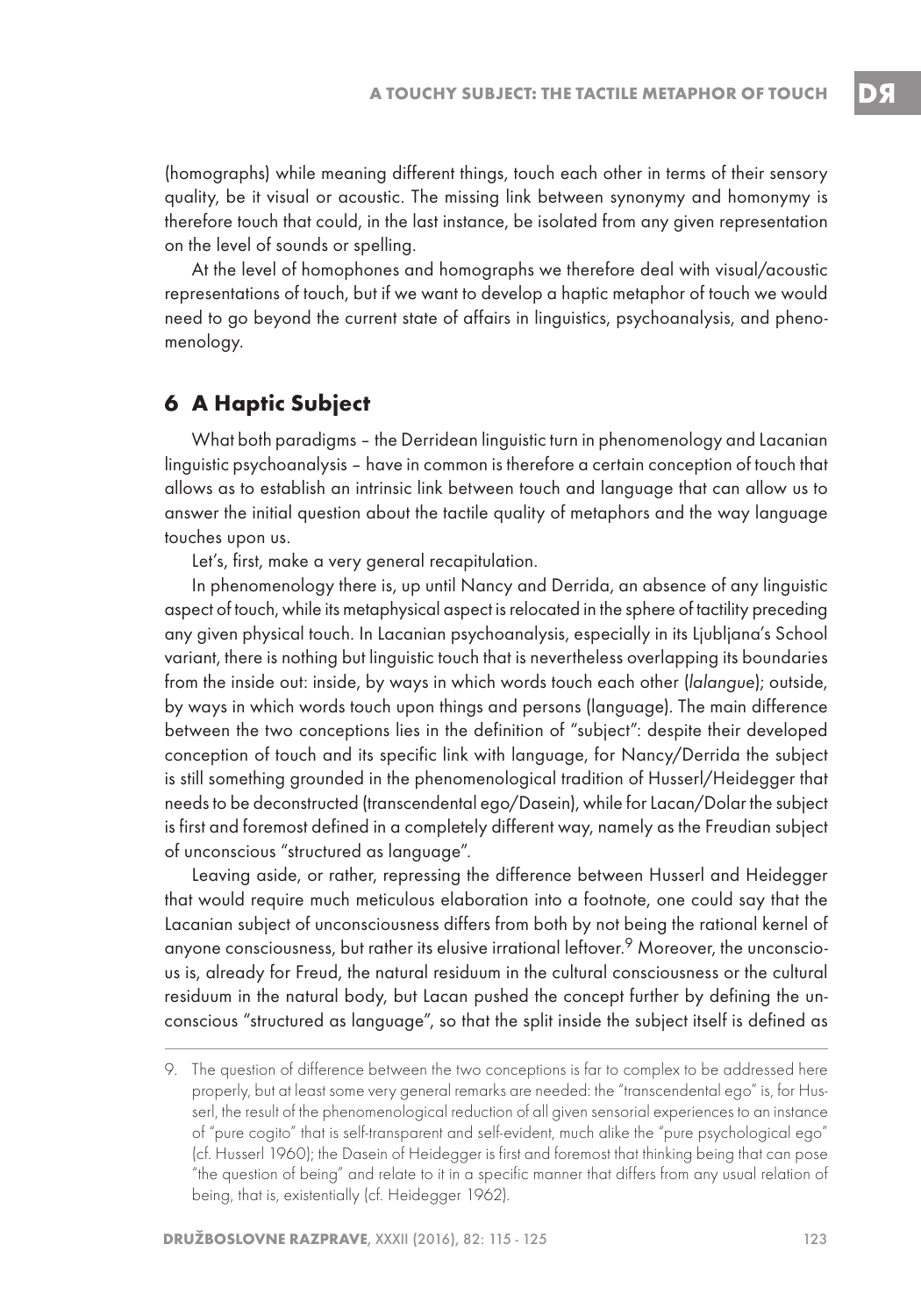determined through language, i.e. through the fact that the subject is a "talking being" (cf. Lacan 1998: 17-28). This, and not the "irrationality" of the subject, is the main reason why the Lacanian concept of subject is far more fit for our purposes of answering the question: how it is possible that language touches upon us?

The previously demonstrated tactile quality of language can help us answer only half the question: metaphors touch upon us because there is a certain sensory residuum at work in all of them (as we have seen in the case of Hegel's Begriff), a quality discernable in any given lalangue (as defined by Lacan as the poetic quality of language itself). The subject of unconscious, defined as "structured as language", provides us with the other half: the subject is the subject of language and that is why language can touch the subject through its inherently tactile quality.

Thus, the subject we are interested in can be developed further and defined as "haptic subject", so that the sensory capacity of the body finds its equivalent – not as something opposed or separate, but rather intrinsically interwoven – on the level of psyche: only such a subject could allow us to think not only the tactile quality of language in general and metaphors in particular, but also the specific way they touch upon "us" – as tactile subjects.

## **7 Conclusion**

As we have seen, if the Derridean linguistic phenomenology provides us with an understanding of touch as something determined by language, and if Lacanian linguistic psychoanalysis allows us to think the tactility of language itself, then our conception of the subject as a "haptic subject" allow us to think how it is possible that language, especially the metaphorical one, touches upon us.

Considering that metaphors can touch upon us unlike any other language-based expression we can conceive of, they can be therefore regarded as the privileged linguistic form where we can palpably grasp – taken not metaphorically but literally – the haptic quality of language itself. This tactility of language can be best expressed precisely by employing a metaphor: this or that speech, be it political or academic, this or that writing, be it literary or philosophical, can "touch" us in a way no physical touching can ever reach us. And consequently, in the sea of metaphors one can use in order to demonstrate the tactile quality of language, it seems that no other metaphor could be best employed but this one that is related to touch – "the metaphor touches us" – since the metaphoric touch is not, as we have argued in this article, a metaphor at all.

In short, if metaphors can touch its listeners or readers, then it is because they are not metaphors at all, but rather the haptic, almost projectile projections of language, itself possessing a certain tactile quality that cannot be, however, grasped any other way but by employing a metaphor – the metaphor of touch.